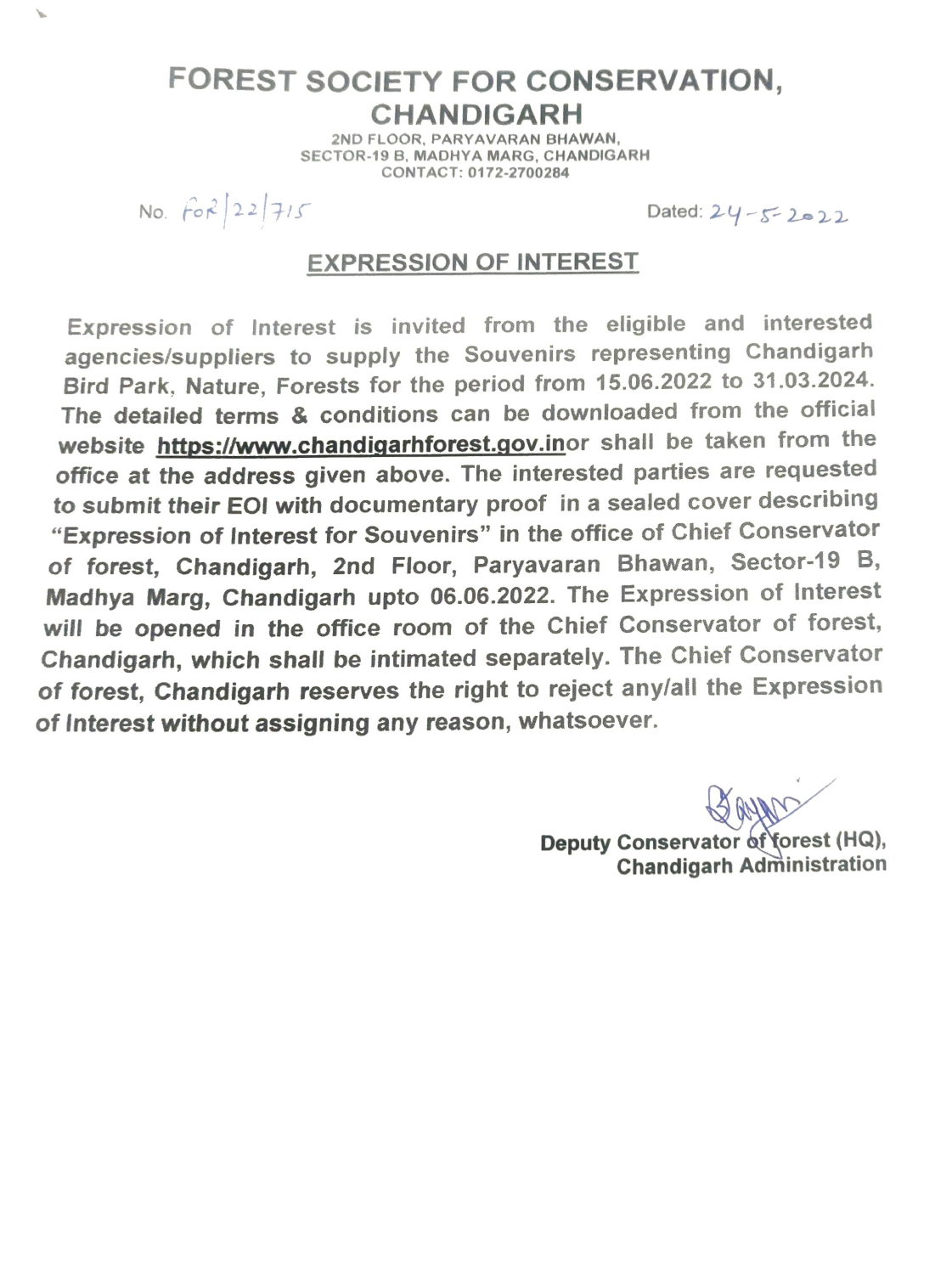## **Terms and Conditions**

1. Expression of Interest (EOI) for Supply of Souvenirs/Gift items

Important Instructions Terms and Conditions for the Suppliers: **Definitions** 

(i) ''The Society ' means the FOREST SOCIETY FOR CONSERVATION,

(ii) "The bidder'' and "tenderer" means the individual or firm who participates in this tender and submits bid.

(iii) "The supplier" means the individual or firm supplying the goods under the contract.

(iv) "The contract" means the contract valid upto 31.03.2024 from the date of award of the contract.

2. This EOI form along with Annexure-"I" should be returned intact, with the samples. Infringement of this condition shall render the EOI liable to be rejected. The EOI must be sealed and bear stamp of the supplier/firm on the face of the envelope.

3. The tenderer shall inscribe with "Expression of Interest for Souvenir" on the face of the envelope. Documents once rendered shall be final and any lapse/deficiency in rendering of documents will be liable for rejection of EOI.

4. Unsealed EOI will not be entertained. In case sample is not submitted, the EOI will be rejected. The approved sample shall be retained by the Society for two years.

5. The price of the products for those supplier(s) whose samples are approved the best by the committee, shall be finalised in consultation with the Society.

6. No price revision of the souvenirs/Gifts items will be accepted by the Society during the financial year. However, in case of decrease in prices, the benefit shall be passed on to the purchaser. Revision of price will be allowed on the beginning of financial year only.

7. The contract can be allotted to more than one firm/agency(s), whose samples are adjudged best and approved by the Society for sale of the souvenir items. Products must be different from each other.

8. The cost of the Stocks/Inventory shall be borne by the supplier/tenderer. However, all the billings for the sale of souvenir items shall be at the behest of suppliers/tenderers.

9. In the firm/agency bills, authorised dealer of the FOREST SOCIETY FOR CONSERVATION will be mentioned and the billing will be done by the employees of the society on the behalf of the concerned vendor.

10. In case of credit sale, the vendor shall issue billing to the society and the society will further issue bill from the bill book of the society or it can be done made from bill book of authorised vendor which will be decided in due course of time.

11. The vendor will be solely responsible for payment of any taxes on full amount of the souvenir. The Society will not be liable to pay tax on sale in any case.

12. The vendor shall deposit interest free security amounting to Rs. 50,000/- (refundable) before placing of souvenir at souvenir shops.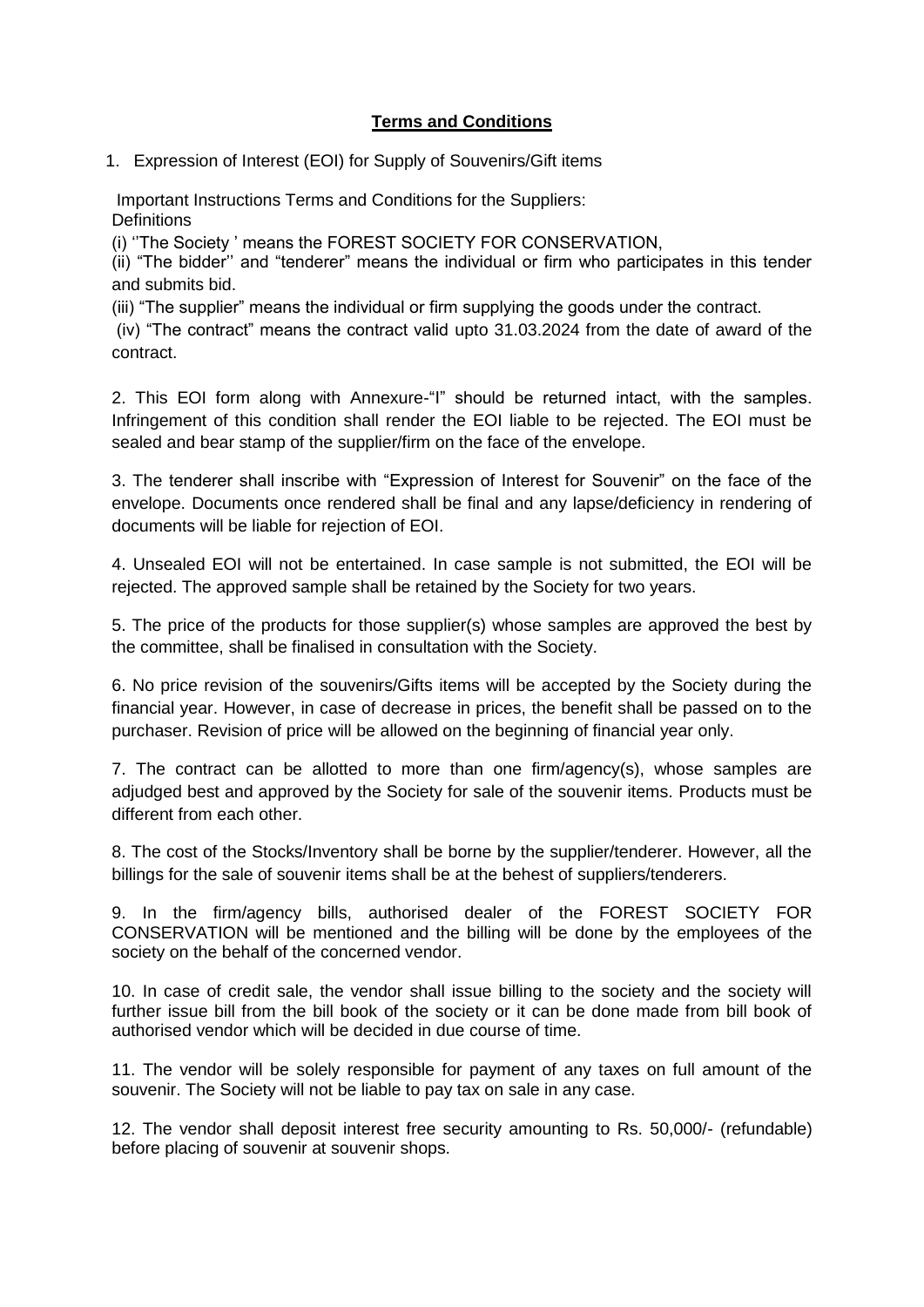13. The authorised dealer will submit the bill book in the office FOSCON and further the office will issue the bill book at souvenir shops till the digitisation of billing process.

14. The receipt/cash will be taken by the concerned dealer/vendor after giving proper cash receipt at souvenir shop and a copy of the same in the office of FOSCON.

15. The authorised dealer/vendor shall deposit the fees on sale of the society by 20th of the next month.

16. The souvenirs/products must carry the branding of Chandigarh Bird Park.

17. The sale proceeds of approved souvenirs on behalf of supplier will be shared in the ratio of 75:25 i.e. sale proceeds before taxes 75% will be given to the supplier and 25% shall be given to the society in order to compensate cost of Rental Value, Manpower and Electricity & other Maintenance Expenses, being provided by the Society only.

18. The quantity of Souvenirs in supply order shall vary as per requirement of the Society.

19. The tenderer whose souvenirs are finalised shall be binding to supply the items for two years.

20. The Supplier shall be given soft copy of art work to be printed on the items by the Society to the supplier.

21. The Supplier will furnish certificate to the effect that all the canvas paintings supplied are Colour Fade Resistant and Colour Water Resistant with each supply of canvas paintings.

22. Each item shall be given an item code by the society after finalization of souvenirs and henceforth the demand shall be placed to firm/agency by quoting that item number.

23. Any material supplied by the firm/supplier which is not as per sample approved shall be rejected and will not be displayed at Sales Counter.

24. The firm/supplier shall supply the items FOR at the destination to be intimated by the Society. The responsibility for lodging/bodging and other insurance freights shall be solely of the supplier.

25. The existing stock of the Souvenirs if any lying with the society shall also be displayed for sale at the Souvenirs and the total sale proceeds of these items will be the receipts of the Society.

26. The firm/supplier applying for EOI should not be blacklisted by any Central or State Government's Department/Board/Corporation/Institute/Autonomous Body.

27. The Society reserves the right to remove any obsolete or non moving item/souvenir(s) from premises/counter, if considers necessary.

28. The Society reserves the right to add/delete any souvenir(s) from any other source(s).

29. The Society reserves the right to terminate the contract/agreement, without assigning any reason, whatsoever.

30. TDS will be deducted as per rules.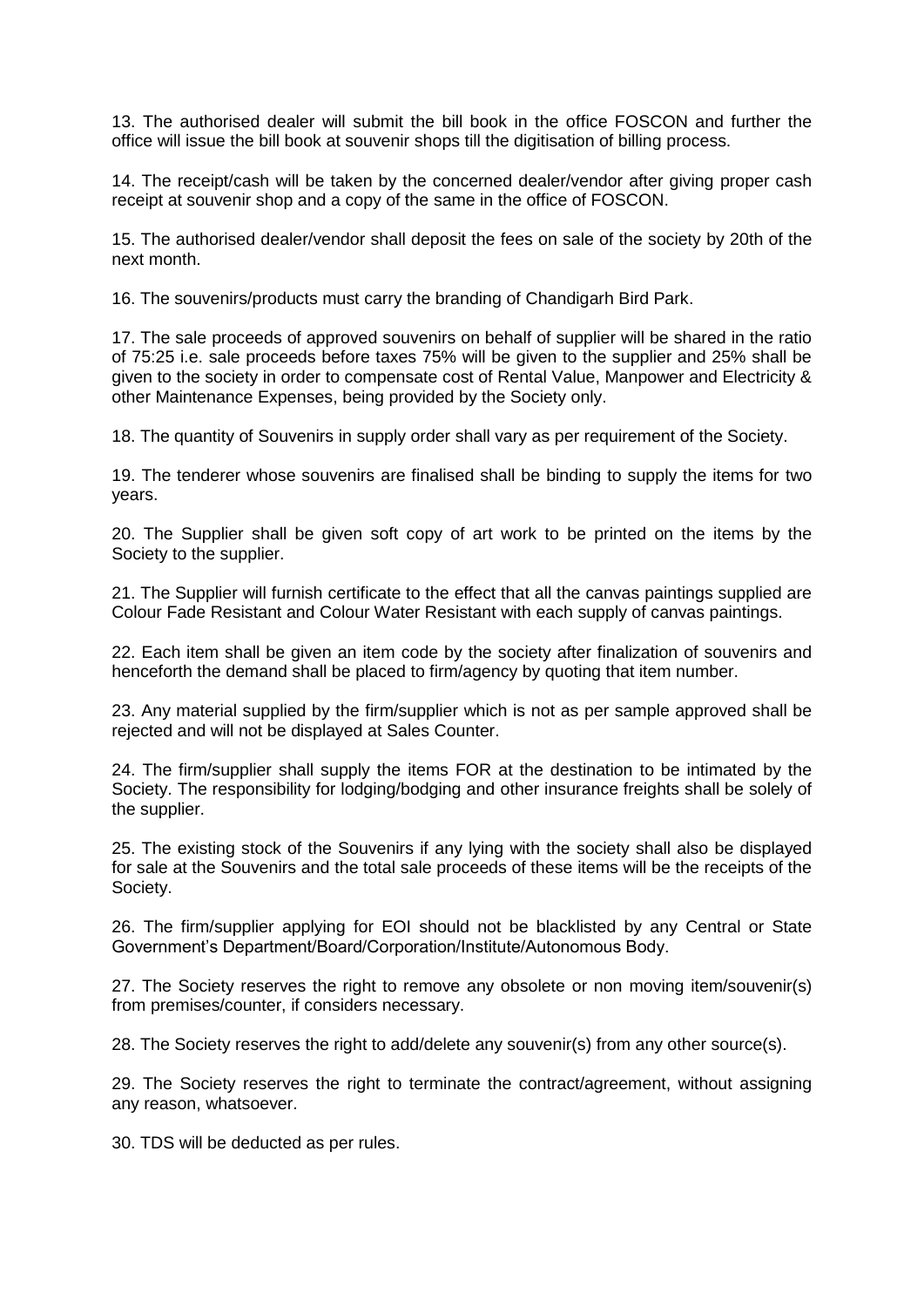31. In the event of any dispute or difference arising out of or in any way touching or concerning this Contract/Agreement, whatsoever, the same shall be referred to the Sole Arbitrator, the Chief Conservator of forest, Chandigarh , Chandigarh Administration or his/her nominee, whose decision thereon shall be final and binding on the parties thereto.

32. The Courts of Chandigarh alone shall have the jurisdiction to try any matter of dispute or reference between the parties, arising of this Contract/Agreement.

33. Any violation of copy right, vendor is responsible for it who will supply the items.

34. The Society can prematurely terminate the contract, if the service of the bidder is forced to unsatisfactory, with a prior show cause notice of 15 days.

> **-sd-Deputy Conservator of forest (HQ), Chandigarh Administration.**